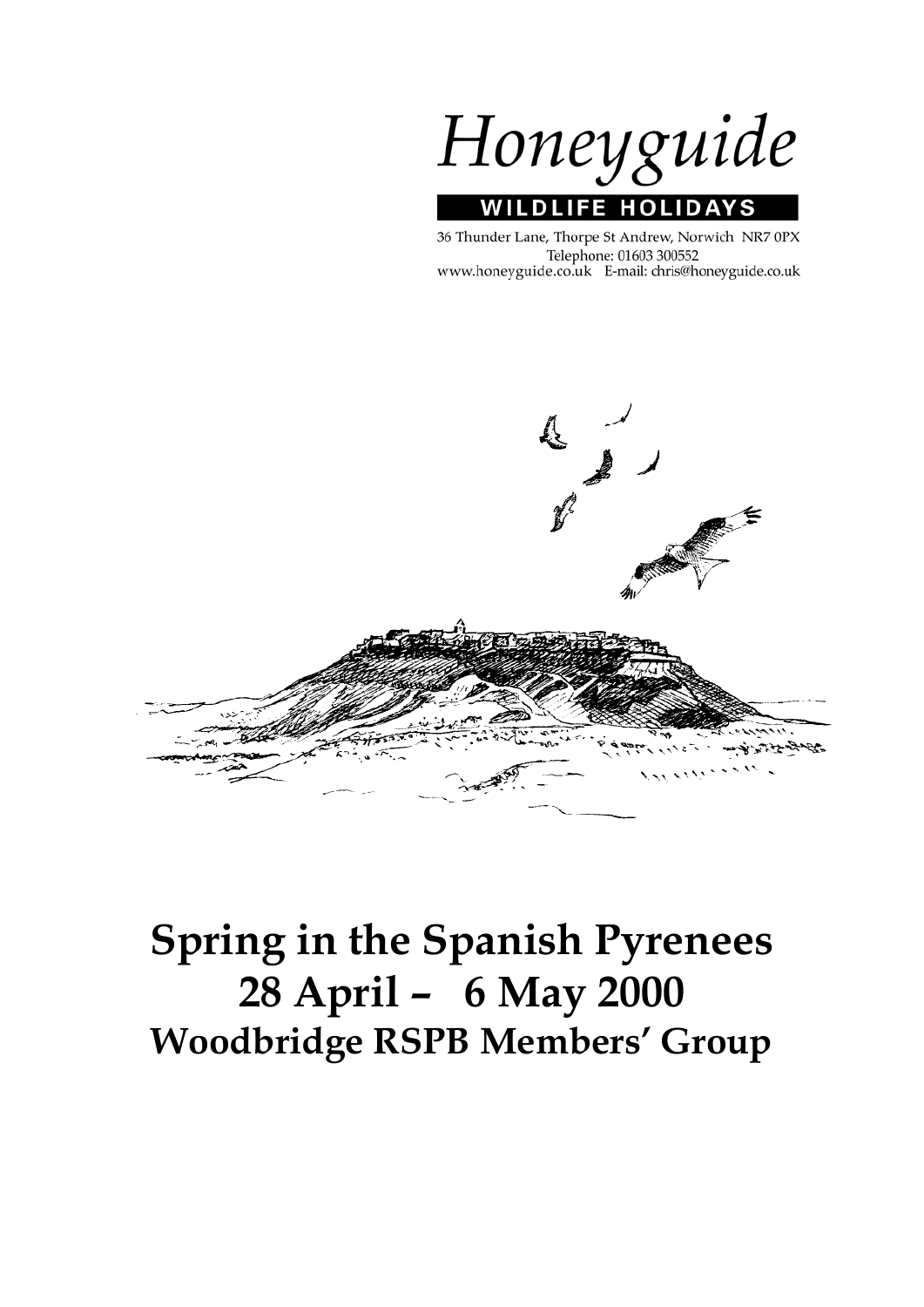# **Spring in the Spanish Pyrenees 28 April - 6 May 2000**

The group Helen Revell John and Verna Lennard-Jones Bob Spillett Alan Parsons Colin and Shirley Coates Pat Burgess Kathleen Reynolds Keith and Anne Bennett Malcolm and Jane Key David and Valerie Levett William and Pauline Bryant Patricia Shannon Geoff and Hazel Woodard Anne and Danny Bell

Leaders Rob Macklin and Kathy Archibald

Report by Rob Macklin. Illustrations by Rob Hume. Front cover: Berdún

As with all Honeyguide holidays, £25 of the price of the holiday was put towards a conservation project, in this case for La Sociedad Española de Ornitología (SEO, BirdLife Spain), the Spanish Ornithological Society, and its work in Extremadura. During the holiday, Juan Carlos Cirera of SEO's Zaragoza office came to Berdún to collect the cheque for £550 from this year's holiday in the Spanish Pyrenees (£25 per person).

This brings the total given to SEO since the first Honeyguide holiday in Spain in 1991 to £5,875, and the total from all Honeyguide holidays to £20,180. A thank-you letter from Juan Carlos appears at the end of this report (not this web version).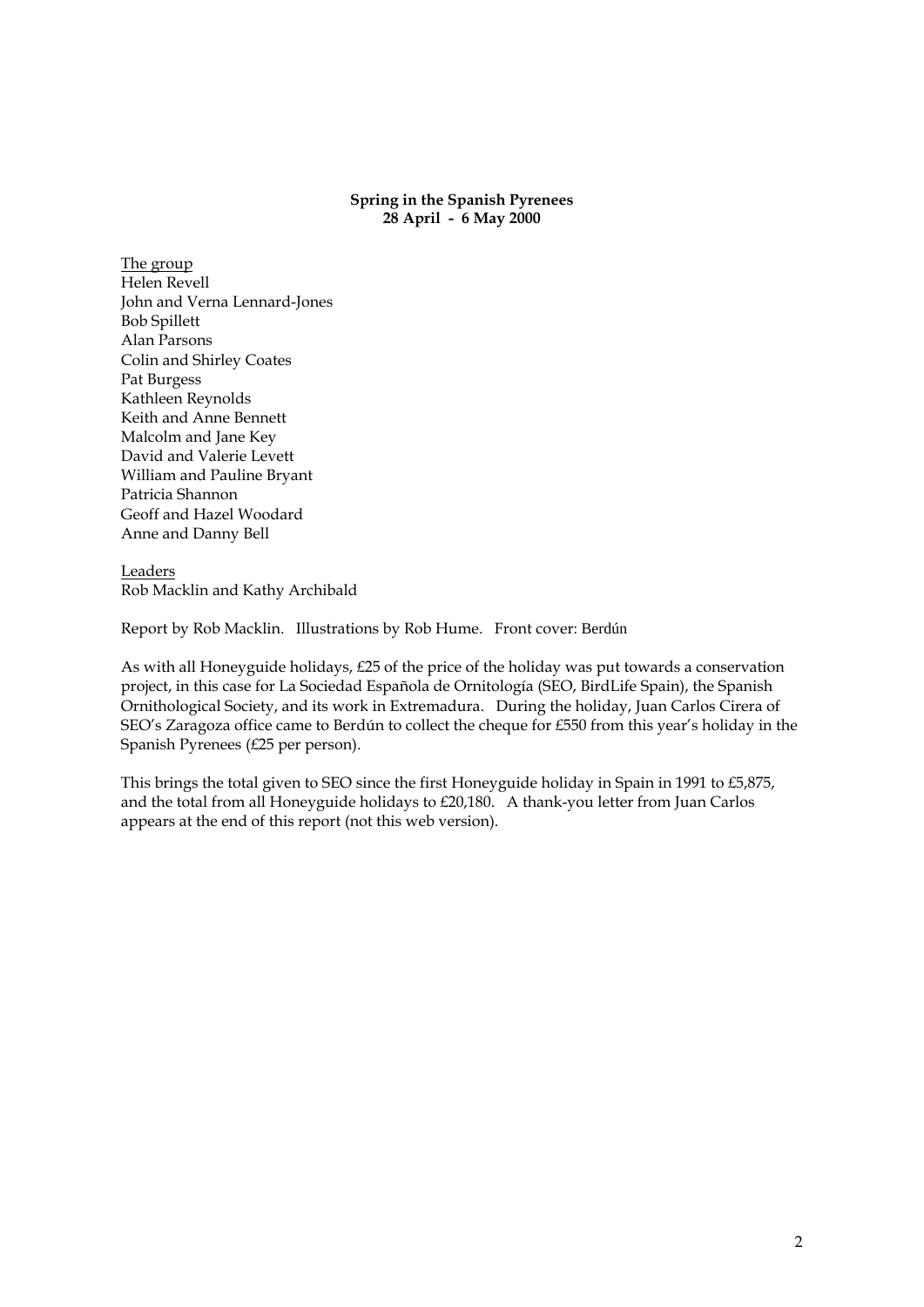# **Spring in the Spanish Pyrenees 28 April - 6 May 2000**

# **Friday 28 April - t***he journey there*

Grey and overcast skies at Stansted heightened the gloom when the ground staff would not allow Pauline to fly with her accidently-brought expired passport, even though she had a valid one at home. Very sadly, we had to leave Pauline and William behind in the hope that they would be able to get a stand-by the next day and join us as soon as possible. To add insult to injury the plane developed a fault in the radio equipment that delayed our take-off time by almost two hours. This was finally sorted out and we arrived at Bilbao airport at 11:30 and met up with Jesus, our coach driver, for the four-hour drive to Berdún.

On the way to our coffee stop at the Hotel Iturrimurri near Pamplona we spotted a white stork atop its nest near Vitoria Gasteiz, as well as several black kites and griffon vultures. At the hotel we all had good views of a red kite, goldfinches were singing in the garden while spotless starlings were nesting in the roof. A crested lark and skylark were singing over nearby fields. The journey on to Berdún turned up lots more griffons and black & red kites as well as brief views of a shorttoed eagle over the Embalse de Yesa. At least eight great crested grebes were also on the edges of the reservoir.

We arrived at Berdún in the late afternoon to be greeted by our hosts John and Vivien Boucher who organised the rooms for the group. Kathy and I took a brief walk around the village turning up singing black redstarts and serins, several swallows and a calling Sardinian warbler as well as the usual collared doves and spotless starlings. A more exciting find was a soaring adult Egyptian vulture over the village.

The whole group met up in the painting school at 7pm to be briefed on housekeeping matters by John and a small introduction from Rob and Kathy about the week ahead. After one of many splendid suppers at Emilio's we returned to the painting school to look at slides of some of the birds we hoped to see during the week.

# **Saturday 29 April -** *local walks around Berdún*

A breezy start to the day but generally bright with the sun occasionally peeping through. Our initial exploration took us down the track towards the Río Veral. Almost immediately Helen spotted a male pied flycatcher in the scrub, which seemed to be alive with birds. A male whinchat and two pairs of cirl buntings gave us all great views, at least three nightingales were singing magnificently and a wryneck called loudly, although could we find it? Some of the group then had superb views of a singing male rock thrush which vanished as soon as everyone else tried to see it. We thought that would be the only glimpse of the week - how wrong can you be? A black redstart added his song to the general clamour and three little brown jobs turned out to be male Dartford warblers which appeared intermittently on top of the Spanish broom. A stunning pair of stonechats also allowed the group to have good views and a male tawny pipit performed its parachute display flight before quickly disappearing from view. Another new, spectacular species were two male subalpine warblers which sang from the scrub right in front of the group. What a morning!!!

Several fine specimens of lady orchids were found among the scrub together with clumps of stinking hellebore, globularia and stunning blue shrubby gromwell. A variety of spurges included caper and Pyrenean spurge. Overhead an adult Egyptian vulture complemented the many Griffon vultures which were in the air throughout the morning. We managed to tear ourselves away from the hillside scrub and headed for the river, past some splendid barberry bushes and small amelanchier trees in flower. A grey heron flew over and both blackcap and chiffchaff sang from the riverside trees. One of the highlights of the week was provided by three bee-eaters which sat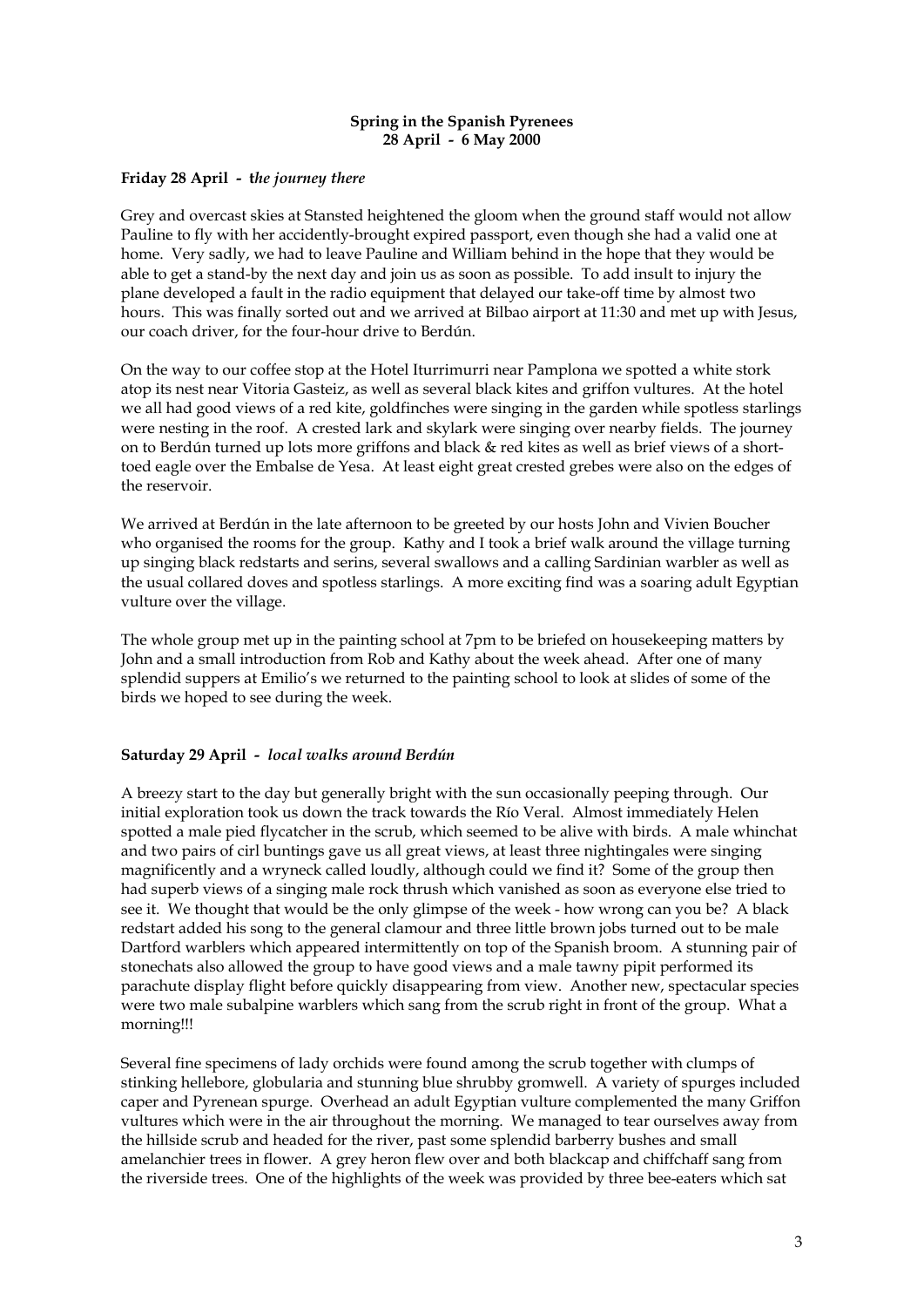up in the poplars and allowed themselves to be viewed through the telescopes - what a magnificent sight! The birds seemed to be feeding on bees from nearby hives, which probably would not endear them to the locals. Another six birds joined the first group and all flew off along the river. A golden oriole was also calling from a group of poplars but was also proving very difficult to see.

Most of the group then climbed the gentle slope over the river to search for Pyrenean snakeshead fritillary. We walked along the edge of an arable field, lined with shepherd's needle, and there they were where we found them several years ago. This time there were at least 30 flowers here! After this we admired a corn bunting in the telescope and then spotted a female Montagu's harrier flying low along the skyline before quickly disappearing from view. A whitethroat sang from the scrub, a grey heron soared like an eagle and two ravens flew over uttering their "cronking" cries. After such a superb morning's birding we headed back to Emilio's for lunch only pausing to see a grey wagtail on the river and two beautiful scarce swallowtail butterflies. What a start to the holiday!!

Cloudy and cool conditions after lunch did not deter us from our walk down towards the Río Aragón. A female yellow wagtail was found among a flock of sheep just outside the village and a black redstart sang from the farm buildings. We then walked towards an almond grove to look for hoopoes but had to make do with four whinchats and superb views of two turtle doves on the roadside wires. Several wheatears flitted among the rocks and scrub and three red-legged partridges scuttled for cover. Some of the group then dropped back to look at flowers and were rewarded by excellent views of a pair of subalpine warblers. The fields here were full of sainfoin and the roadsides had many delights, including wild clary, thyme, field marigolds, carline and milk thistles and beautiful flax. One of the highlights of the day then appeared as a pale-phase booted eagle drifted low across the arable fields closely followed by another female Montagu's harrier - what a place for raptors!!

Arriving at the bridge over the Aragón, we saw crag martins which were nesting under the bridge and yet more nightingales in the scrub. A little egret fished in the shallows and close scrutiny of the shingle revealed the presence of two little-ringed plovers and common sandpipers. Both red and black kites graced the skies and another eight bee-eaters flew over but only seen by the two Kathies! A sand martin was then spotted among the crag martins and a grey wagtail called from the river. Most of the group then gratefully accepted a ride back to Berdún with John and Vivien while the rest of us searched the remnants of a reedbed on the far side of the river. Chiffchaffs were singing here, a spotted flycatcher was briefly seen and a Dartford warbler burst into song.

After such an amazing day around Berdún we were thrilled to learn on our arrival back at base that William and Pauline had arrived from Stansted. We were in good heart at Emilio's where the plentiful wine made the meal swing along. After supper we headed out to hunt for Scops owls and heard at least two birds calling although we could not locate them. Tired but replete we headed off to bed.

## **Sunday 30 April -** *Aisa*

An early morning walk down to the Río Veral was fairly uneventful although we did get very good views of the male rock thrush and several nightingales were in fine voice. After breakfast we headed off towards Aisa although our first stop was at the bridge of St. Miguel, part of the Santiago pilgrimage route, just outside Jaca. As we walked down the track to the old bridge we were treated to exceptional views of a firecrest which was feeding unconcernedly in an overhanging tree. We then had grand views of a red kite and two little brown jobs on telephone wires turned out to be our first views of rock sparrows. Our plant hunters also came into the frame here with the discovery of four spikes of early spider-orchids, surrounded by the attractive false vetch and more lovely white rockrose.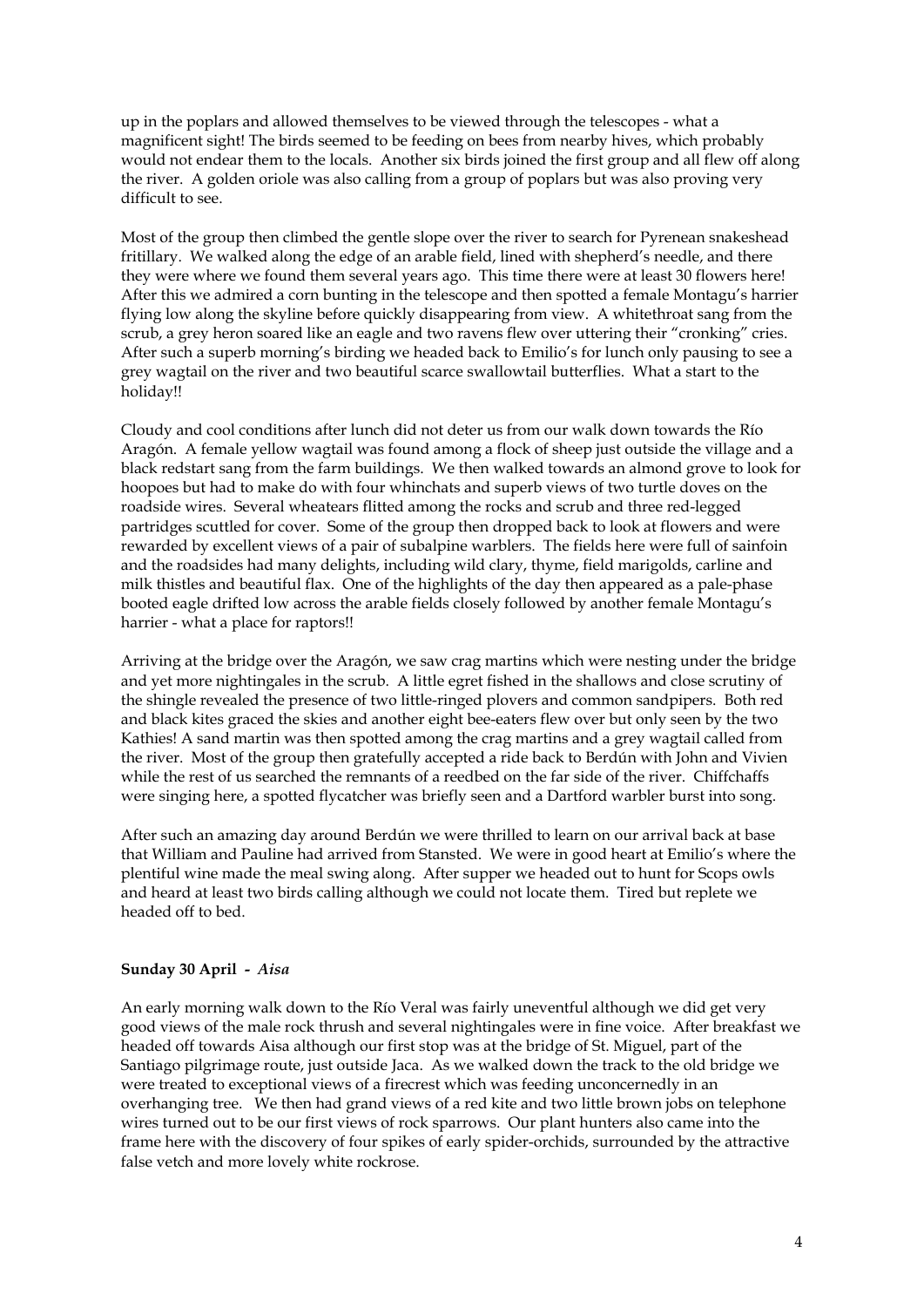After this we then continued on our way to Aisa village and the members of the group in the cars were lucky enough to have excellent views of a pair of golden orioles. As we arrived at the village the sun finally broke through and it started to warm up a little. After a very welcome coffee we explored this delightful village looking out particularly for citril finches. We were not lucky enough to see the latter but had compensation in a raven mobbing a golden eagle over a nearby ridge; two peregrines were also soaring here and most of the group admired a very confiding swallow which sat on phone wires at eye level.

We arrived at the head of the Aisa valley at lunchtime so out came the packed lunches and the 'Spanish sticks'. Firecrests, coal tits and great tits were all singing in the surrounding trees and Colin spotted a crested tit which came really close. The real highlight here was provided by an immature lammergeier drifting across the valley allowing us all very good views. Two ravens flew over cronking and a kestrel mobbed a golden eagle which showed particularly well. We then noticed two Pyrenean chamois, or izard, across the valley and surmised that recent heavy snow had kept the animals lower down. During this eventful lunch, surrounded by cowslips, Kathy managed to find the lovely bulbous corydalis, Pyrenean violets and the first few hepatica flowers of the trip.

After lunch we scrambled up into this magnificent valley where hordes of lesser daffodils were still in flower. We also managed to find a few spring and trumpet gentians in flower although we were somewhat early for this species. At least 70 choughs flew out of the valley uttering their characteristic calls and another new species for the trip was water pipit with several of these lively birds singing alongside the river. The specialised alpine flora in this pristine place included bird's eye primrose, Pyrenean buttercup, yellow rock jasmine and Pyrenean squill, with strange stunted juniper bushes being the dominant vegetation. At the head of the valley three more rock thrushes gave a dazzling display, accompanied by the ubiquitous black redstarts and a family of izards with young, who watched us intently. Peering around the valley slopes we found at least another 18 izards feeding unconcernedly just below the snow line. As we headed back a pale-phase booted eagle drifted across the sky and two full adult lammergeiers quartered the surrounding slopes. A glorious end to an enthralling day!



**Monday 1 May -** *San Juan de la Peña* 

After breakfast we headed east with the sun warm on our backs. Our first stop was on the banks of the Río Aragón where nightingales, blackcaps and greenfinches were in song. We walked through an area of tall poplars and, on cue, heard golden orioles singing in the distance. Hazel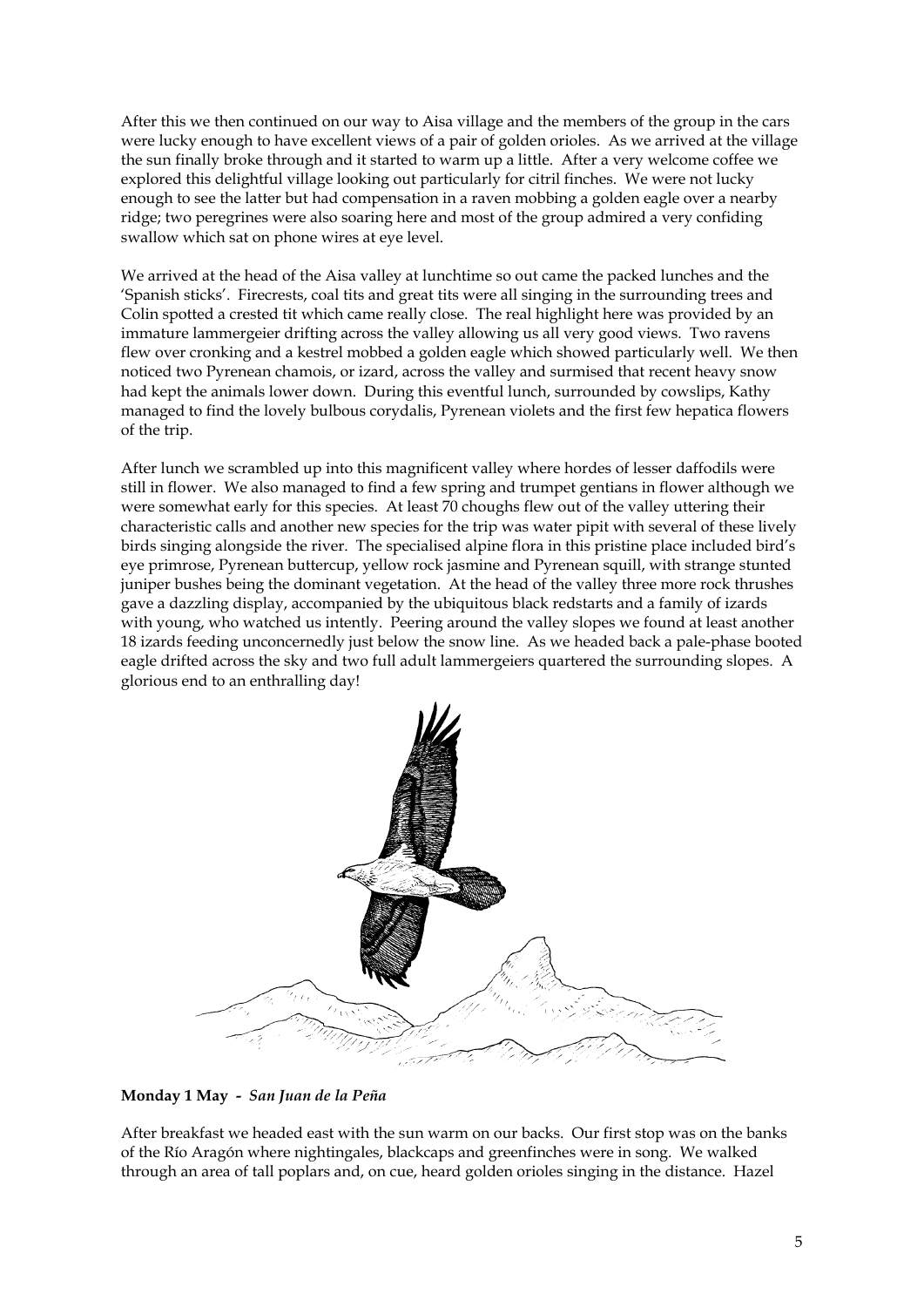found a wryneck in the trees but this soon vanished from sight. A little egret flew over the river, a cuckoo called and a yellow-legged gull drifted by. Sadly, the river was so full we could not walk along it as planned but we did find a very impressive patch of purple toothwort which is parasitic on poplars and has a delicious sweet scent.

Our next stop was in the small and very picturesque village of Santa Cruz de la Seros at the foot of San Juan de la Peña. Several crag martins were in evidence around the Romanesque church which was once part of a flourishing religious community, created in the 11th century but abandoned in the 16th. Most of the group took the opportunity to have a look around the building with its unusual alabaster windows, and some of us were narrowly missed by an incredible swooping buzzard as we came out of the church. In the clear skies a whole host of raptors were soaring and among the many griffons yet another lammergeier appeared. These were joined by two Egyptian vultures, a peregrine falcon and a pale-phase booted eagle. As if this wasn't enough a magnificent Bonelli's eagle soared and drifted overhead for a full five minutes! After this excitement we set up the telecopes on the overlooking cliffs and targeted several griffons on their nests. The owner of the local bar where we had just had coffee seemed very interested in the goings on and had a good look at the vultures through the scopes.

 On the road up to the monastery we stopped off at a magnificent viewpoint where we looked down on all the vultures and two ravens flew around calling noisily. There were some good butterflies here including the bright yellow cleopatra, a Spanish festoon and several delicate wood whites. Being May-day holiday, the road at the original monastery was full of cars and the Guardia Civil had to bump one off the road to allow us through, amid much applause for Alfredo's driving skills! By the time we reached the top it was time for lunch at the picnic tables near the abandoned monastery. Crested tits and coal tits were singing among the pines and another two ravens flew over. It was hard not to notice the rootings of wild boar under the trees although this species is almost entirely nocturnal here.

 After lunch we climbed up the steep path to the ridge through hordes of beautiful hepatica flowers in shades of white, pink and blue, lovely white drooping wild daffodils, mats of bearberry and vicious clumps of particularly spiny hedgehog broom. It was worth the exertion when the top was reached with its superlative 360-degree views across the sierras. The woods here rang with singing blackcaps, chiffchaffs, coal tits and firecrests. Both green and great spotted woodpeckers called from the dense woods but no sign of black woodpeckers. A humming-bird hawkmoth was finding some excellent nectar sources on the ridge top and a brightly coloured butterfly turned out to be a chequered skipper. Along the ridge were masses of delightful little rock narcissus and quite a few specimens of yellow elder-flowered orchids, with just one pink one nestling among the broom. Some of the asphodel was just coming into flower, and we saw many pines decorated with tents full of caterpillars and others with large clumps of mistletoe. As we descended the ridge we had to negotiate a party of pine procession moth caterpillars at the bottom, after which we saw an impressive large black cricket near a couple of anthills.

We then decided to explore the track up to the ruined chapel of St. Teresa and were glad of the shade of the trees as it was beginning to really warm up. Glorious Cleopatra butterflies were much in evidence here, even posing for the cameras on some early purple orchids, and we had our only sighting of a large tortoiseshell.

The two Kathies and John then called us back as they had found a small flock of crossbills in the pines. We all trooped down the track and there they were; first a flock of six birds then another four including a brightly-coloured red-brick male. As we watched their feeding antics a crested tit was discovered carrying nesting material into a rather dilapidated nestbox, which allowed us all great views

After this excitement it was time for a beer at the new bar by the monastery. While we sat there another lammergeier drifted over quickly followed by an adult golden eagle. What an area for raptors!! Colin and Geoff, who had ventured further into the woods, were rewarded with close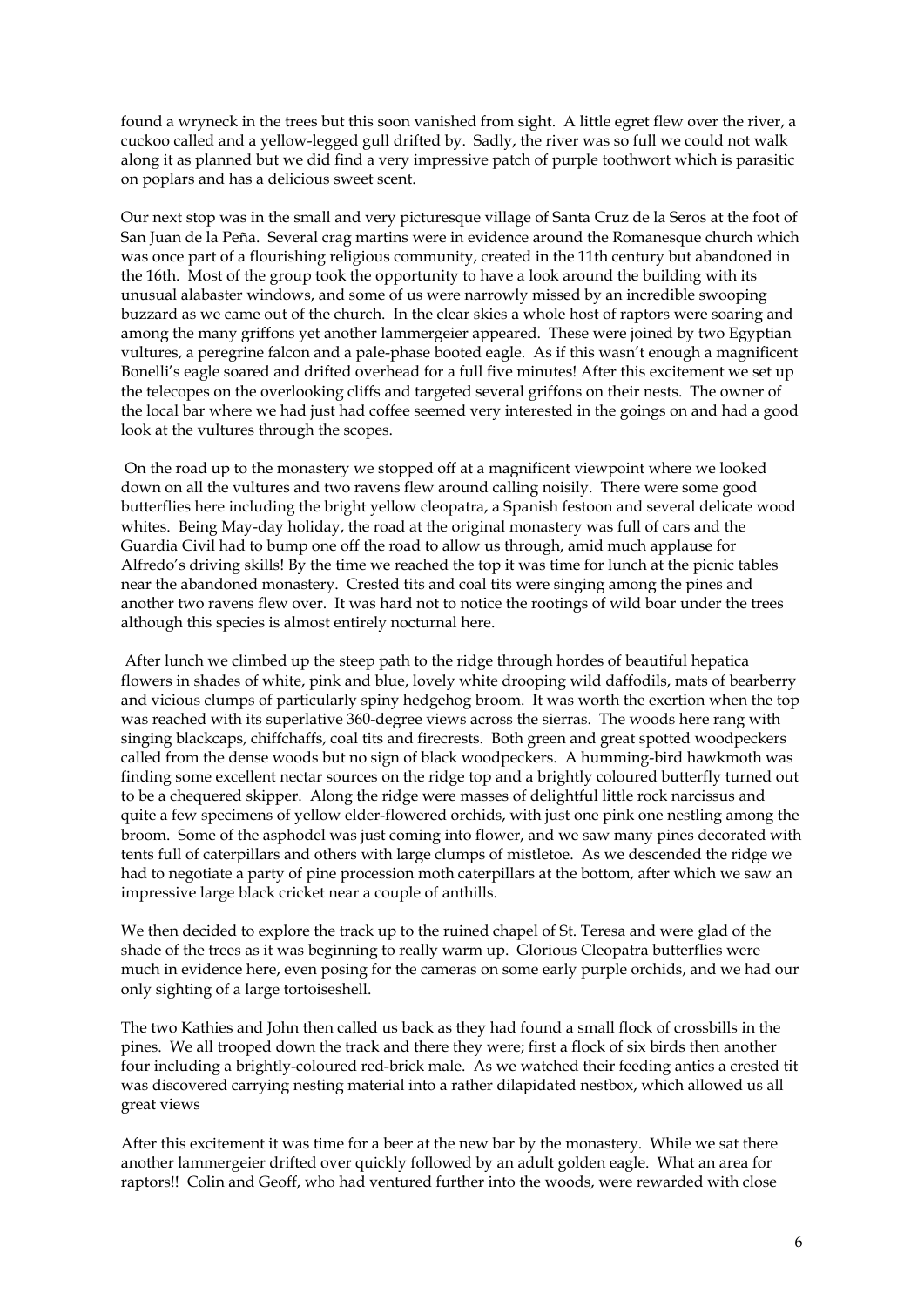encounters with a short-toed treecreeper, a nuthatch and a great spotted woodpecker. We then boarded the bus for a quick stop at the lower monastery which is built into the overhanging rock very spectacular. Most of the group took the chance to look around this national monument surrounded by Iberian woodland echoing to the sounds of singing song thrush, blackcap and firecrest. A stunning day!!

# **Tuesday 2 May -** *Castillo de Loarre and Riglos*

On our way south we decided to have a look at the Embalse de Peña which has occasionally turned up interesting birds. The reservoir itself was rather quiet with just a couple of great crested grebes, mallards and a yellow-legged gull. Both house and crag martins were building nests on the overhanging rocks and the usual nightingale and Cetti's warbler sang from dense scrub. A pale-phase booted eagle drifted over but the highlight here was a male blue rock thrush perched out in the open on top of the crags. Alpine toadflax was growing along the wall here, and a beautiful hairless mossy saxifrage adorned the rocks. There was a lovely bush of yellow flowering wild jasmine and masses of rosemary growing out of the rock-face.

We then decided to head south for Castillo de Loarre at the very southern end of the pre-Pyrenean range. This magnificent castle dominates the landscape in this area and is also very good for wildlife. A southern grey shrike and two woodchat shrikes were briefly seen from the bus on the way up to the castle. As we disembarked from the bus a black redstart sang well from the castle walls and a hoopoe swiftly disappeared from view. However we were not to be thwarted in our efforts for this species and were fortunate enough to see four birds together on nearby rocks. Ten choughs seemed to breeding around the castle and at least three woodlarks were singing high up in the sky. Kathie found Pyrenean honeysuckle growing on the castle walls!

The position of this castle on the Sierra de Loarre inevitably attracts birds of prey we were not to be disappointed. A short-toed eagle drifted along the ridge occasionally hanging in the air with its legs dangling; this sort of diagnostic behaviour makes this particular species relatively easy to identify. A peregrine was soaring high over the ridge, three Egyptian vultures circled overhead and yet another golden eagle flew over. Two dark blobs on distant telephone wires turned out to be woodchat shrikes which, infuriatingly, refused to come any closer. Butterflies were very much in evidence as the morning began to warm up and we identified black-eyed blue, green-underside blue and the magnificent cleopatra. Anne was particularly pleased to find a large Egyptian locust. After all this excitement it was time for lunch below the castle walls with magnificent views and ever present soaring griffon vultures. After lunch we explored the area of scrub below the castle where Sardinian, Dartford and subalpine warblers were all singing. To cap a memorable visit to this site we then spotted a soaring honey buzzard and the only hobby of the trip flew swiftly over.

The afternoon was pressing on so we headed straight for the village of Riglos. This picturesque settlement is overshadowed by massive sandstone cliffs which unfortunately have become very popular with European climbers in recent years. We were lucky that there seemed to be only two climbers so any disturbance was minimal. A flock of 20 or so choughs were wheeling around the cliffs and it was heartening to see a pair of Egyptian vultures still present at the site as well as loads of Griffons. We walked up through the village to the base of the church intending to search for black wheatears; no sooner had we arrived than we saw a male actually going into his nest in the rocks. The female then joined him and we enjoyed excellent views of both birds. As we were watching them a humming-bird hawk-moth buzzed by avidly searching out nectar sources. Some of us then climbed up through the rocks behind the church and were rewarded by sighting up to six citril finches in the scrub. This bird can be difficult at the best of times so we were very fortunate to catch up with this small group!

With everyone hot and tired we adjourned to a new, local bar for cold beers and lemonades but still found time to have a good look at a singing nightingale by the bus on the outskirts of the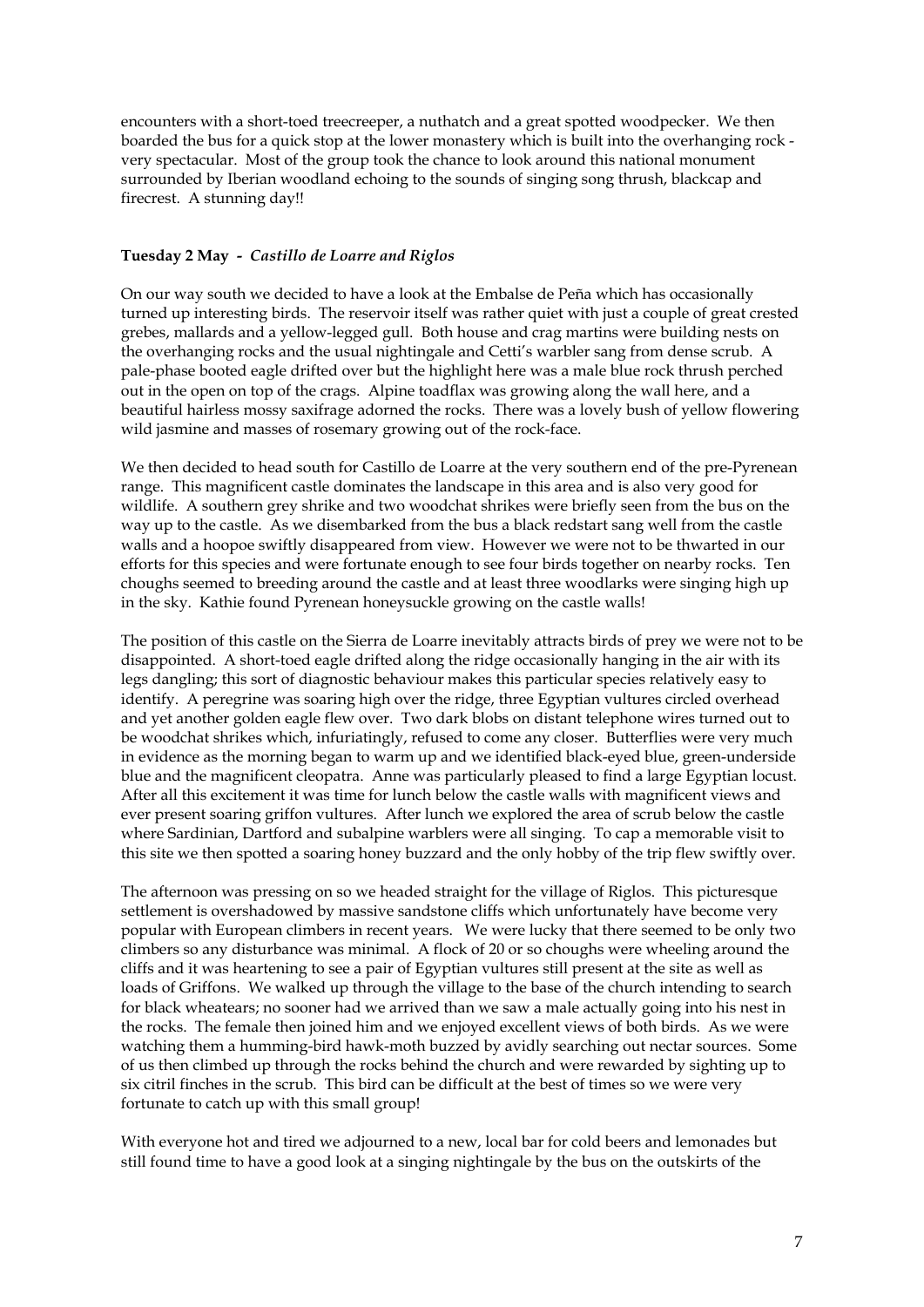village. Flower highlights here included rosy garlic, blue gromwell, Calabrian soapwort and drifts of purple irises up the hillside making it look like a Van Gogh painting.

# **Wednesday 3 May -** *Foz de Biniés & Río Veral*

The day dawned fine, sunny and calm; ideal conditions for our planned exploration of the gorge at Biniés. A Cetti's warbler burst into song as we arrived at the entrance to the gorge, giving us a fleeting glimpse as it flew across the road and a pair of cirl buntings gave us all good views. We then spent a good half hour getting to grips with two singing Bonelli's warblers which were much easier heard than seen. Many of the group did finally get a look at this elusive warbler among its perfect leafy camouflage.

Petrocoptis, the pink endemic to this part of the Pyrenees, was growing on the walls of the gorge, as was a fabulous great rosette of Pyrenean saxifrage complete with flower spike; something we had never seen before. In fact there was a wealth of flowers all the way along the roadsides, including the exquisite mini-bluebell style Pyrenean hyacinth. Busy in plant identification, John found a huge female slow-worm, swollen with young, and we saw several of the large shiny black violet carpenter bees.

Griffon vultures were very much in evidence overhead with many pairs breeding on the cliffs and these were joined by a pair of Egyptian vultures. A peregrine flew over when everyone was searching for the Bonelli's warblers and then a sub-adult lammergeier drifted overhead making five sightings of this amazing bird during the week. Crag martins were breeding on the cliffs and 10 choughs were no doubt breeding here also. The scrub also revealed a short-toed treecreeper, a female pied flycatcher and a very good view of a firecrest. Butterflies were out in force in the warm conditions and we found a dainty panoptes blue perched up on a dead orchid. The only Camberwell beauty of the week was located resting high up on a bush and we were very fortunate to get it into the telescope.

Dippers could be heard calling along the fast-flowing river and various members of the group saw several birds; at least five birds were thought to be involved. A common sandpiper and a grey wagtail were also found on the river.

As we reached the end of the gorge the roadside was absolutely alive with clouds of scarce swallowtail butterflies which were busy taking minerals from the ground. An open area of meadow beside the river made the most perfect place for lunch, surrounded by lady orchids, dingy skippers, Spanish fritillaries and mountain small whites. Vivien made a very welcome appearance, laden down with the most sumptuous picnic of hot Spanish omelette, salad and fresh pineapple - what a treat!

After lunch many of the group took up the offer of a lift back to Berdún in the bus with Jesus. The rest of us opted for the long walk back to base via the badlands along the Río Veral. A cirl bunting was singing in full view at the start of the walk and we also had very good views of a singing male subalpine warbler. A large stick nest in one of the poplars turned out to have a black kite using it and the bird seemed somewhat oblivious to our presence. We then had a grand view of a hovering short-toed eagle at close quarters with its feet hanging down, intent on hunting snakes and lizards. We then arrived at an open area of grass and scrub and were met by Vivien who had gone on ahead. Diligent searching turned up several species of orchids including sombre beeorchids, burnt orchids, early spider orchids, lady orchids and a single spike of a green-winged orchid. Another Spanish festoon butterfly was found here and another new species was a pale clouded yellow.

We continued our walk along the river with Berdún looming up before us, crossing arable fields and walking through areas planted with apple trees. Several cirl buntings were among the trees and five whinchats were feeding in an open field. Another two pied flycatchers were seen in the scrub, a turtle dove flew over and a redstart flashed its red tail as it disappeared into the scrub.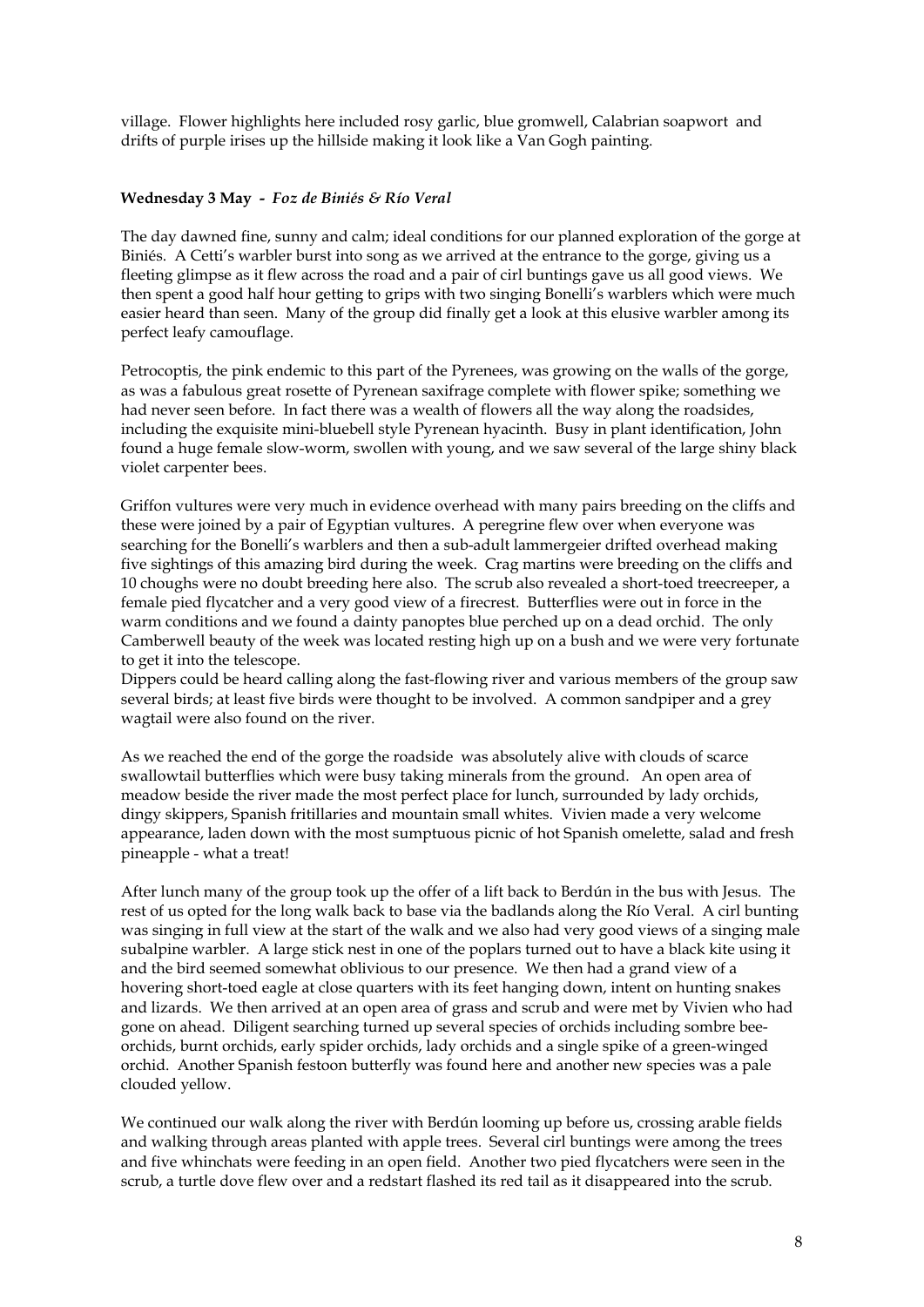The last part of the walk involved struggling up the hill from the river where we met some of the group going in the other direction. A cool beer at Emilio's was a must after this! Most of the group who had arrived back earlier had a chance to explore Berdún a little more and John and Verna discovered the henbane growing beside the promenade where the town looks down from on high across the badlands.

Before dinner we visited the church and were treated to a memorable impromptu organ recital by David. The church itself was very impressive but suffers the same threat from thieves as our churches and sadly has to be kept locked.

After dinner John gave us a fascinating insight into some of the history and architecture of the area and the huge changes in agriculture he and Vivien have witnessed over the past 30 years.

## **Thursday 4 May -** *Col de Portalet / Formigal*

A pre-breakfast walk was largely uneventful under threatening grey skies with a strong wind. At least 1000 swifts had gathered over the village, presumably being held up on their journey north. Red kites and griffons were flying low with a couple of the latter just above ground level. Two crested larks were seen on the roadside and we had good views of a nightingale in song.

After breakfast we boarded the bus for the long trip up to the French border at Col de Portalet at approximately 1800 metres or 6000 feet above sea level. The drive there took about two hours and Geoff spotted a red-backed shrike from the bus and a yellowhammer was seen in roadside scrub by the ski resort of Formigal. We arrived at our destination in late morning and after parking the bus in France decided on a cup of coffee to warm us up in the cool mountain conditions. Water pipits in both summer and winter plumage were singing over the car park as we disembarked.

After coffee we decided to investigate a track behind the bars which led into the hills. We had to negotiate various snow drifts but steadily left the trappings of civilisation behind. Wild daffodils, oxlips and spring gentians grew in the turf here and purple and yellow saxifrage clung to the rocks, along with entire-leaved primrose and masses of mountain houseleeks. Two kestrels and several griffons drifted along the ridge and several water pipits and black redstarts gave us closeup views. Yet another pair of rock thrushes were displaying and generally making themselves amazingly visible up here. As we continued along the track two chamois could be seen on the slopes across the valley. A movement in the rocks turned out be a huge fox which still retained its winter coat making it appear huge and grey. It soon saw us and bounded off up the mountain making very impressive speed. As soon as it was far enough away it slowed to a walk and casually looked back at us. The rocks below then came alive with two marmots which were probably the intended prey of the fox in spite of their large size. We watched the marmots for several minutes and one of the animals returned to sentry duty with just his head showing. Another marmot was then seen across the valley high up on the slopes. A flash of black and white seen by Helen turned out to be a pair of black-eared wheatears but they quickly disappeared from view. We all thought it somewhat strange to hear singing skylarks and dunnocks up here but five alpine choughs were expected. Both species of chough were seen here and the alpine variety were easily identified by their fluty calls.

After all this excitement we made our way back to the bus to collect our lunch. It was still quite cold so lunch was taken either on the bus or on nearby rocks. We were serenaded throughout lunch by 'oystercatcher' type calls which turned out be made by watching marmots in the rocks. Much interest was provided by two skiers who climbed to the top of the ridge before skiing gently down. After lunch we explored the area below the car park finding 19 izards grazing on the newly-exposed grass. Birds were somewhat scarce here although a solitary buzzard went over and wheatears looked for food among the rocks. Marsh marigolds were growing in the little streams of snow-melt and Kathy found a wonderful patch of white and purple crocuses.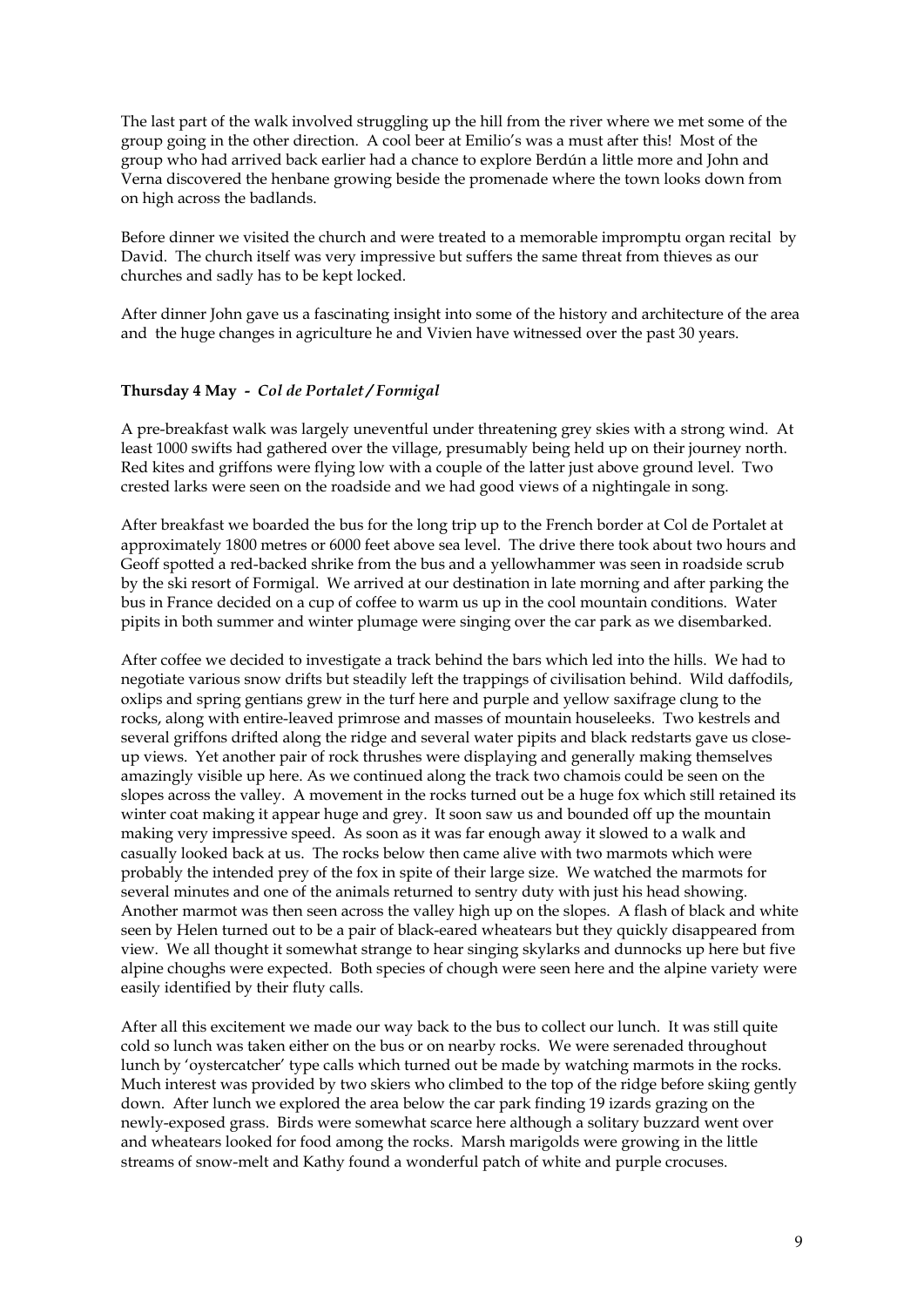Most folk then returned to the shops to hunt for souvenirs and some took advantage of the cafés to sample what was apparently delicious strawberry liqueur! The long drive back to Berdún was notable for two cormorants on the Embalse de Bubal and a hunting female marsh harrier over the cereal fields outside Berdún.

Before dinner we were treated to an excellent talk on the wildlife of Aragón by Juan Carlos of SEO, focusing on the Important Bird Areas in Aragón. We then presented him with a cheque for £550, our contribution to the important conservation work going on in this part of Spain.

# **Friday 5 May -** *Río Aragón, Arbayún and Lumbier gorges*

Our last full day in Aragón began with a little cloud cover but sooned turned sunny and very warm. Our first stop was alongside the Río Aragón just west of Berdún. We walked over the bridge and immediately noticed a substantial sand martin colony in the riverbank which seemed to us to be very vulnerable to attack by predators. Yet another wryneck called from the trees and this time we were able to muster a fleeting glimpse before it disappeared into the scrub. A woodlark was singing from its perch in a dead tree allowing very good views and an Iberian chiffchaff was finally identified by its song which has a little rattle tacked on to the end. As we heading back to the bus three honey buzzards flew low over the trees towards the east and were briefly joined in the air by a common buzzard. Another two honey buzzards were over the village of Liédena on the way to Arbayún.

Our next destination was the viewpoint over the gorge at Arbayún which we finally reached after getting a little lost in Lumbier. As expected, griffon vultures were in the air in numbers and were joined by two golden eagles. Four black and white shapes scythed through the sky and were soon identified as alpine swifts; this species proved very elusive during the week with very little migration in evidence. A short-toed treecreeper was found feeding among ivy on the rocks and a subalpine warbler was seen carrying nesting material. The sky was getting ominously black; thunder was rolling around and then the heavens opened so we beat a hasty retreat back to the bus and moved on to Lumbier, fully expecting the rain to continue but luck was on our side again.

We arrived at the car park in hot sun and could see that it was still raining higher up in the mountains. We had lunch at the picnic tables and Kathy immediately picked up a fan-tailed warbler calling from the adjacent cereal field. Several of us saw it quickly fly off so Geoff decided to walk along the road to see if he could re-locate the bird. Although he was unsuccessful he was fortunate enough to find three citril finches - a splendid find! While we were having lunch at least 40 choughs wheeled overhead and were joined by our first jackdaws of the trip. Two Egyptian vultures soared very low overhead and one of them perched up on a rock to give us the once over. New butterflies here were clouded yellow and common blue. Beautiful bright pink Pyrenean rockroses were growing around the edge of the picnic area and more splendid spurges grew here too (later identified as *Euphorbia serrata* - I think!).

As we entered this magnificent gorge two pairs of kestrels were sparring with each other and the two males locked talons before spiralling towards the ground. It looked inevitable that they would hit the ground but they disentangled just in time to avoid disaster. Two alpine swifts were then seen hurtling in and out of their nest hole in the rocks. Blue rock thrushes were very much in evidence and could be heard singing from the high crags. At least three pairs were involved and everyone managed to see at least one of these glorious birds whose plumage comes alive as the sun illuminates the males' blue sheen. We also had close up views of yet another singing nightingale and a firecrest across the river became very accessible when seen through the telescope. Geoff and Kathy were watching a stunning yellow serin singing on a dead branch when he was joined by a female and we actually saw them mating. A couple of common sandpipers on the river were joined by both grey and white wagtails while at least two dippers put in the occasional appearance. Two more pairs of kestrels were found at the bottom end of the gorge but no amount of searching could locate the legendary but elusive wallcreeper.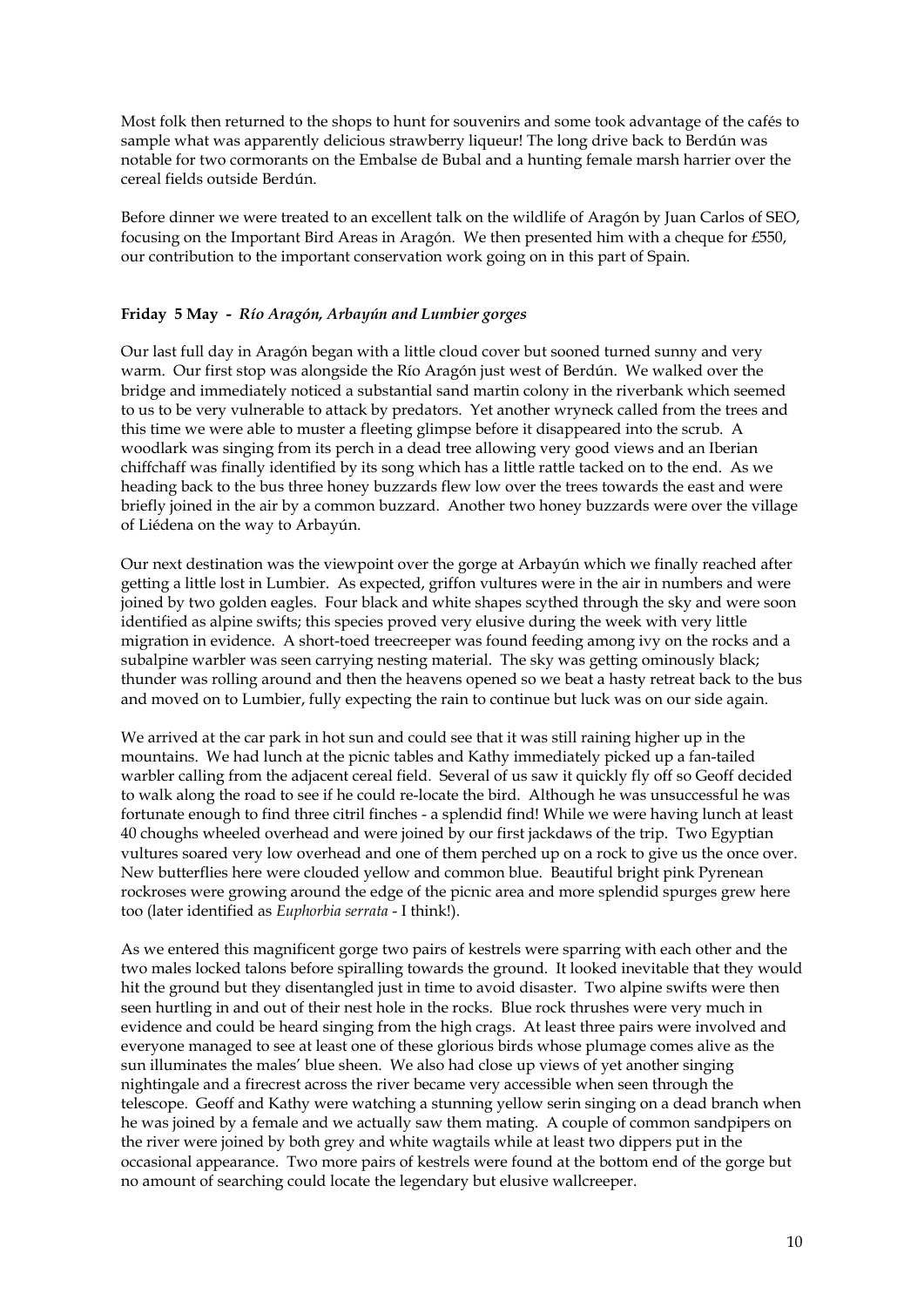There were floral delights every step of the way, with one of the stars being the most improbablelooking shocking pink wild snapdragon. Turpentine trees grew all along the river and pitch trefoil, blue lettuce, hoary rockrose, yellow woundwort and many others were in flower all over the lower slopes. As we left the gorge and came out into more open country the heat of the afternoon continued to rise. A pair of cirl buntings took fright and flew into the scrub and yet another pale-phase booted eagle flew low over our heads towards Liédena. Another booted eagle was then seen along the ridge to be joined by a hunting short-toed eagle and two buzzards. We had an excellent view of an Egyptian locust here and the warm conditions had tempted out many butterflies including dingy skipper, small copper, brown argus, peacock and several clouded yellows. By this stage the flower brigade were far behind, admiring drifts of blue aphyllanthes, lovely salmon-pink shrubby restharrow, white flax, masses of orchids and much more! Tired but very pleased with the day we were happy to see Jesus waiting with the bus at the end of the track. On the return journey to Berdún we passed the huge Embalse de Yesa where we counted 16 great crested grebes, four little egrets and a single grey heron.

Our last meal at Emilio's was enlivened by champagne and brought an end to a superb week in the Pyrenees with great birds, butterflies and flowers plus excellent food and wine at Emilio's; not to mention great company and a tremendous relaxed holiday atmosphere of real enjoyment. We were touched and delighted to receive our fabulous atlases of the birds and flowers of this magnificent region and look forward to future visits when we will be able to put them to good use. Many thanks to you all.

# **Saturday 6 May -** *the journey home*

Breakfast at 5:15 a.m. was a subdued affair and we were all on board the bus by 6 o'clock for the long journey back to Bilbao. Looking back at the lights of Berdún perched majestically above the dark surrounding plain was a memorable experience which reinforced the impression of Berdún as a magical place. Dawn began to break over the Embalse de Yesa in beautiful shades of purple and silver. The coffee stop at the Hotel Iturrimurri was very welcome and we saw the white stork standing up on the nest again on its church tower. Bilbao seemed even more startlingly ugly than it did a week ago - possibly something to do with where we had been in the meantime? The red valerian was impressive though! We made good time to the airport; although it was a great shame a trip to the Guggenheim would have been just too risky. A little hanging around at Bilbao gave us time to eat our packed lunches from Emilio and reflect on fond memories of the Pyrenees, Berdún and a truly fantastic week.

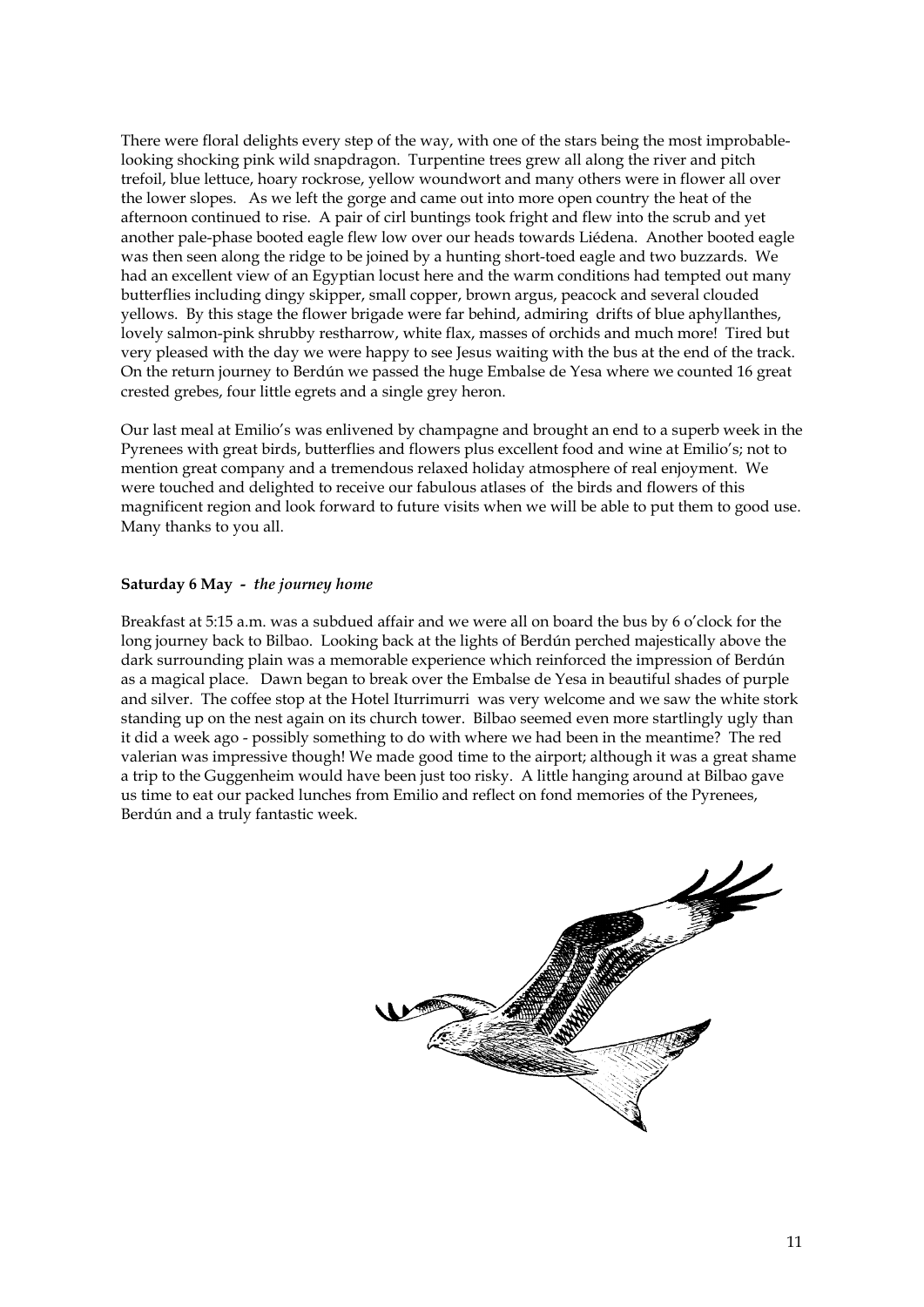## **Bird List**

Great crested grebe **Cormorant** Little egret Grey heron White stork Mallard Tufted duck **Honey buzzard** Black kite Red kite Lammergeier Egyptian vulture Griffon vulture Short-toed eagle Marsh harrier Montagu's harrier Common buzzard Golden eagle Booted eagle The Bonelli's eagle The Common kestrel Hobby Peregrine Red-legged partridge Moorhen Coot Coot Little ringed plover Common sandpiper Yellow-legged gull Rock dove Woodpigeon Collared dove Turtle dove Cuckoo Barn owl Scops owl Wryneck Crested lark Woodlark Skylark Sand martin Crag martin Swallow House martin Tawny pipit Water pipit **Water pipit** Yellow wagtail **Grey wagtail** White wagtail **Dipper** Wren Dunnock Robin Nightingale Black redstart Redstart Whinchat Stonechat Northern wheatear Black-eared wheatear Black wheatear **Rock** thrush Blue rock thrush Blackbird Song thrush Mistle thrush Cetti's warbler Fan-tailed warbler Dartford warbler Subalpine warbler Sardinian warbler Common whitethroat Garden warbler Blackcap Bonelli's warbler Chiffchaff Iberian chiffchaff Willow warbler Goldcrest Firecrest Spotted flycatcher Pied flycatcher Long-tailed tit Crested tit Coal tit Great tit Blue tit Great tit Nuthatch Short-toed treecreeper Golden oriole Red-backed shrike Southern grey shrike Woodchat shrike Jay Magpie Alpine chough Red-billed chough Jackdaw Jackdaw Rook Carrion crow Raven Raven Spotless starling House sparrow Rock sparrow Chaffinch Serin Citril finch Greenfinch<br>Goldfinch Linnet Crossbill Goldfinch Bullfinch Yellowhammer Cirl bunting Corn bunting **Species Total 121**

Alpine swift Bee-eater

Hoopoe Green woodpecker Great spotted woodpecker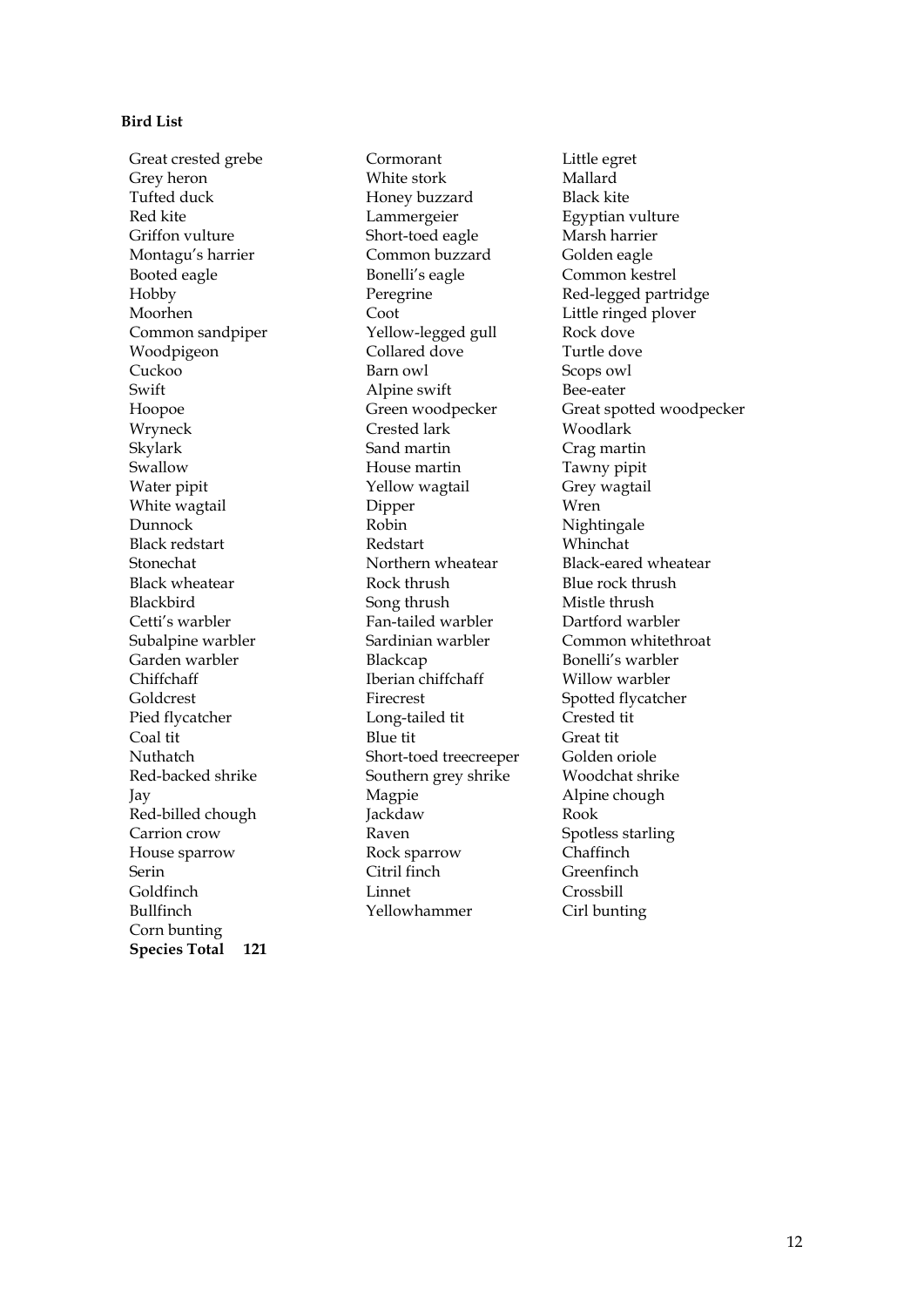## **Butterfly List**

Swallowtail Scarce Swallowtail Spanish Festoon Pale Clouded Yellow Clouded Yellow Brimstone Cleopatra Wood White Green Hairstreak Black-eyed Blue **Panoptes Blue** Brown Argus Common Blue Camberwell Beauty Large Tortoiseshell Peacock Painted Lady Comma Wall Brown **Dingy Skipper** Chequered Skipper **Species Total 33** 

Large White Small White Mountain Small White Green-veined White **Cause Orange Tip** Moroccan Orange Tip Small Copper **Holly Blue** Green-underside Blue Marbled Fritillary Spanish Fritillary Southern Speckled Wood



**Plant List**  Abbreviations of sites:  $B = \text{Berd}$  area, including the Ríos Veral and Aragón

 Bi = Biniés gorge J = San Juan de la Peña P = Embalse de Peña  $R =$ Riglos L = Lumbier gorge  $F = Formigal$  $A = A$ isa valley

# **PTERIDOPHYTES (Ferns)**

*Asplenium ruta-muraria* Wall-rue B *A. trichomanes* Maidenhair spleenwort B A *Ceterach officinarum* Rustyback fern B A *Polypodium vulgare* Common polypody Bi J L

## **GYMNOSPERMS (Conifers)**

*Cupressus sempervirens* Funeral cypress B R L *Juniperus communis* Juniper A *Pinus nigra* Black pine B Bi J A *P. mugo* Mountain pine A J

# **DICOTYLEDONS**

**Anacardiaceae; pistachio family**  *Pistachia terebinthus* Turpentine tree B Bi L

#### **Umbelliferae; carrot family**

*Eryngium campestre* Field eryngo B *Foeniculum vulgare* Fennel B L *Scandix pecten-veneris* Shepherd's-needle B *Myrrhis odorata* Sweet cicely B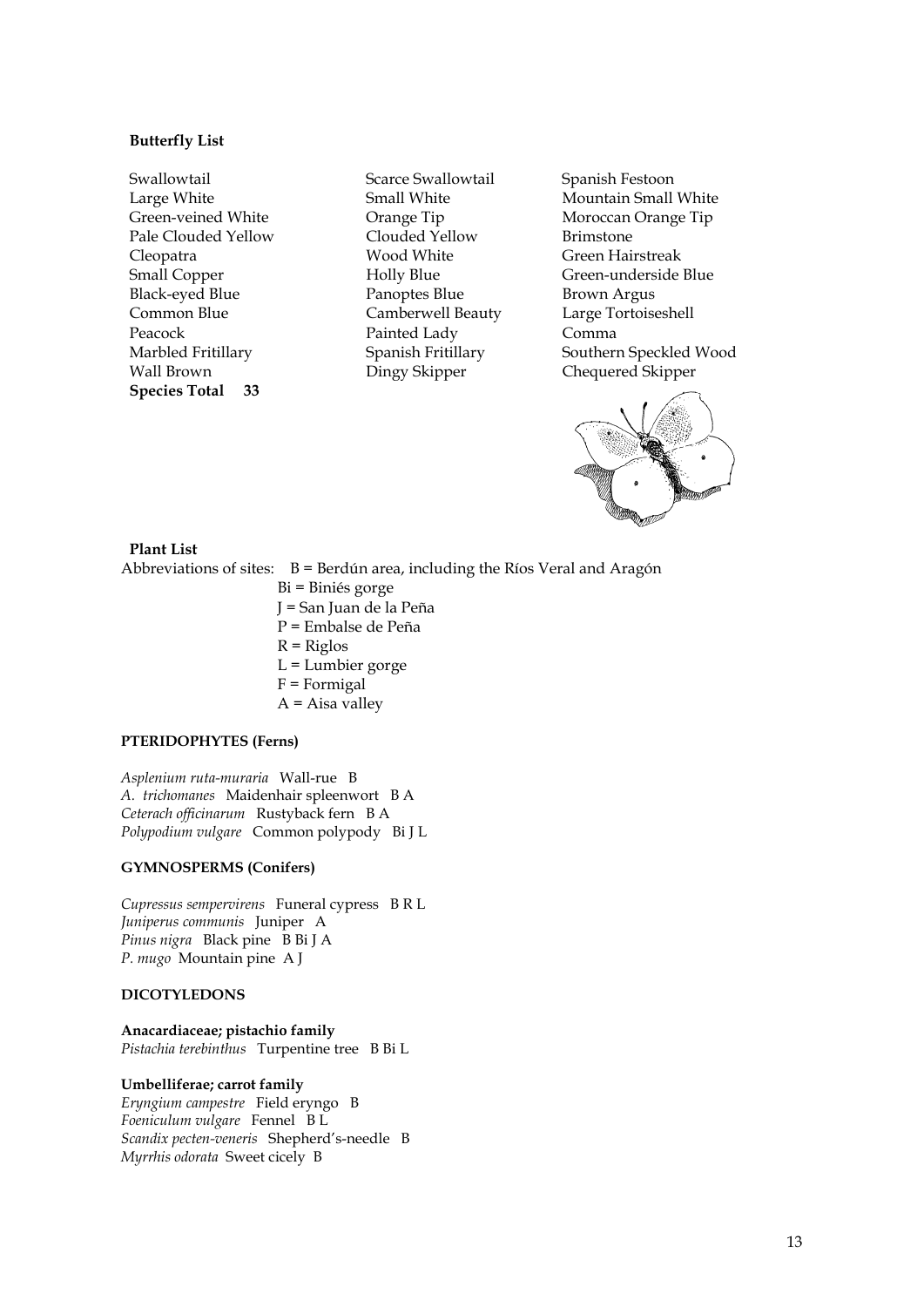#### **Aquifoliaceae; holly family**

*Ilex aquifolium* Holly J

#### **Araliaceae; ivy family**  *Hedera helix* Ivy B J L

#### **Compositae; daisy family**

*Bellis perennis* Daisy B J *Chrysanthemun alpina* Alpine moon daisy R *Calendula arvensis* Field marigold B *C. officinalis* Marigold B *Carduus acanthoides* Welted thistle B *C. tenuiflorus* Slender thistle B *Carlina acaulis* Stemless carline-thistle B A *Silybum marianum* Milk thistle B R *Lactuca perennis* Mountain or Blue lettuce P L *Lapsana communis* Nipplewort L *Helichrysum stoechas* L *Santolina chamaecyparissus* Lavender cotton B *Taraxacum sp*. Dandelion B A *Tussilago farfara* Colt's-foot B A

#### **Berberidaceae; barberry family**  *Berberis vulgaris* Barberry B

## **Boraginaceae; borage family**

*Borago officinalis* Borage B *Buglossoides purpurocaerulea* Purple gromwell B *Lithodora fruticosum* Shrubby gromwell B *Lithospermum arvense* Corn gromwell B *Symphytum officinale* Comfrey B

#### **Brassicaceae; cress family**

*Alliaria petiolata* Garlic mustard Bi *Brassica napus* Rape B *Capsella bursa-pastoris* Shepherd's-purse B *Cardaria draba* Hoary Cress B *Lunaria annua* Honesty B

#### **Buxaceae; box family**

*Buxus sempervirens* Box B Bi J R A L

## **Caprifoliaceae; honeysuckle family**

*Lonicera periclymenum* Honeysuckle B *L. pyrenaicum* Pyrenean honeysuckle Loarre *L. xylosteum* Fly honeysuckle B Bi *Sambucus ebulus* Danewort/ Dwarf elder L *Viburnum lantana* Wayfaring tree B L

#### **Caryophyllaceae; pink family**

*Petrocoptis pyrenaica* Bi *Silene alba* White campion Bi L *S. vulgaris* Bladder campion Bi L *S. nutans* Nottingham catchfly Bi *Saponaria calabrica* Calabrian soapwort R **Cistaceae; rockrose family**  *Helianthemum apenninum* White rock-rose B A *H. canum* Hoary rock-rose P L *H. nummularium ssp. pyrenaicum* Pyrenean rockrose L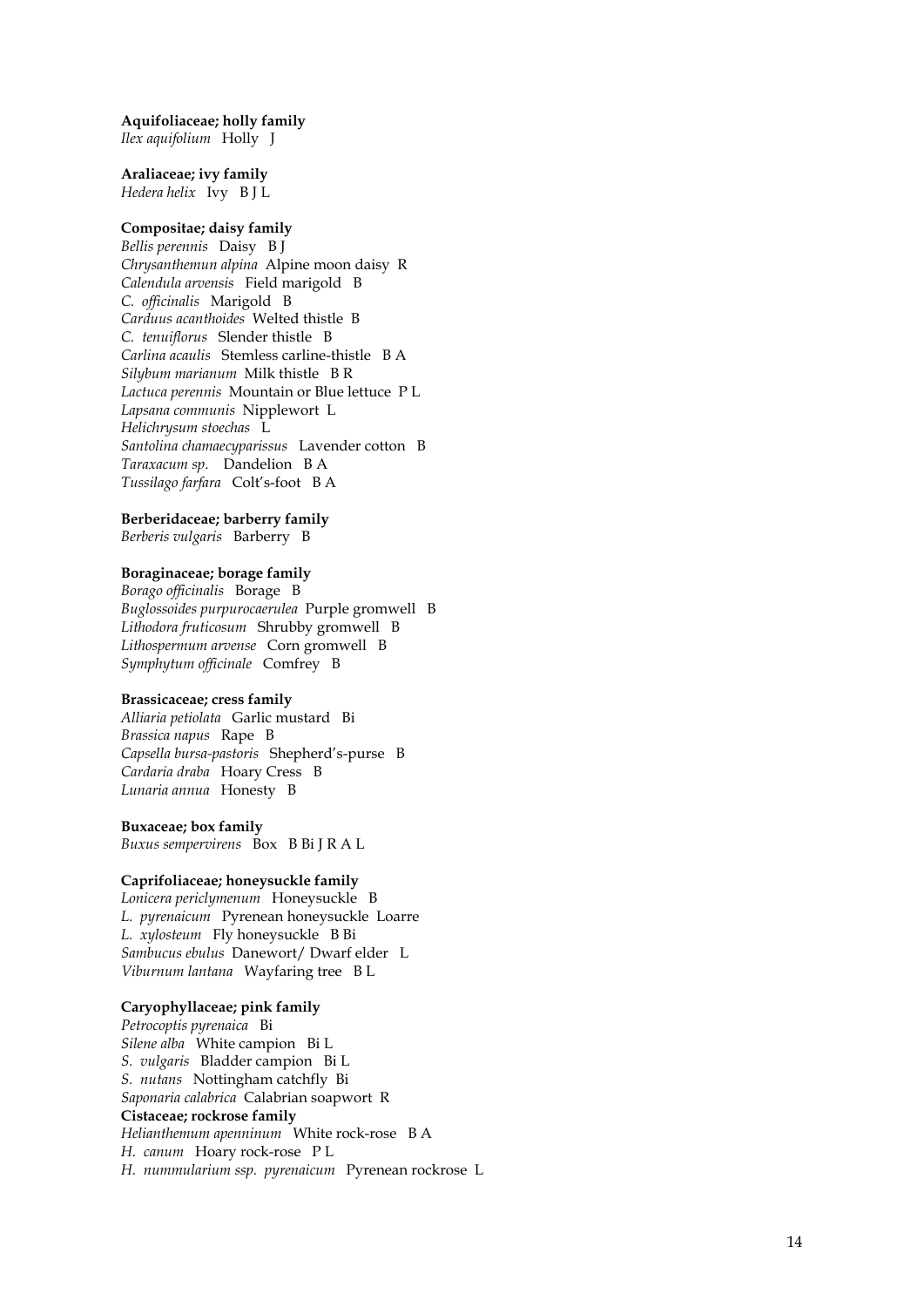#### **Convolvulaceae; bindweed family**

*Convolvulus arvensis* Field bindweed B L

#### **Cornaceae; dogwood family**

*Cornus sanguinea* Dogwood Bi L

#### **Crassulaceae; stonecrop family**

*Sedum dasyphyllum* Thick-leaved stonecrop L *S. reflexum* Rock stonecrop L *S. anacampseros* Reddish stonecrop J *Sempervivum montanum* Mountain houseleek F *Umbilicus rupestris* Navelwort Bi A L

#### **Cucurbitaceae; cucumber family**

*Bryonia dioica* White bryony Bi L

#### **Ericaceae; heather family**

*Arctostaphylos uva-ursi* Bearberry J

#### **Euphorbiaceae; spurge family**

( some doubts over identification of this difficult group) *Euphorbia amygdaloides* Wood spurge B *E. chamaebuxus* Pyrenean spurge B *E. characias* Large Mediterranean spurge B Bi P R L *E. helioscopia* Sun spurge B *E. lathyris* Caper spurge B *E. serrata* L

# **Fabaceae; pea family**

*Anthyllis montana* Mountain kidney-vetch B *Astragalus monspessulanus* False vetch B L A *Cercis siliquastrum* Judas tree B *Colutea arborescens* Bladder senna Bi *Coronilla emerus* False senna Bi *C. scorpiodes* Annual scorpion vetch Bi *Echinospartum horridum* Hedgehog broom J *Genista hispanica* Spanish broom B *Hippocrepis comosa* Horseshoe vetch B Bi *Lathyrus aphaca* Yellow vetchling B *L. montanus* Bitter vetch J *L. setifolius* Red pea B *L. filiformis* Slender vetch Bi *Lotus corniculatus* Bird's-foot trefoil B *Trifolium pratense* Red clover L *Medicago arabica* Spotted medick B *M. lupulina* Black medick B *Onobrychis viciifolia* Sainfoin B *Ononis fruticosa* Shrubby restharrow L *Psoralea bituminosa* Pitch trefoil L *Robinia pseudacacia* False acacia Bilbao *Vicia cracca* Tufted vetch B L *V. sativa* Common vetch B R

## **Fagaceae; beech family**

*Fagus sylvatica* Beech J A *Quercus coccifera* Kermes oak J L *Q. ilex* Holm oak Bi P J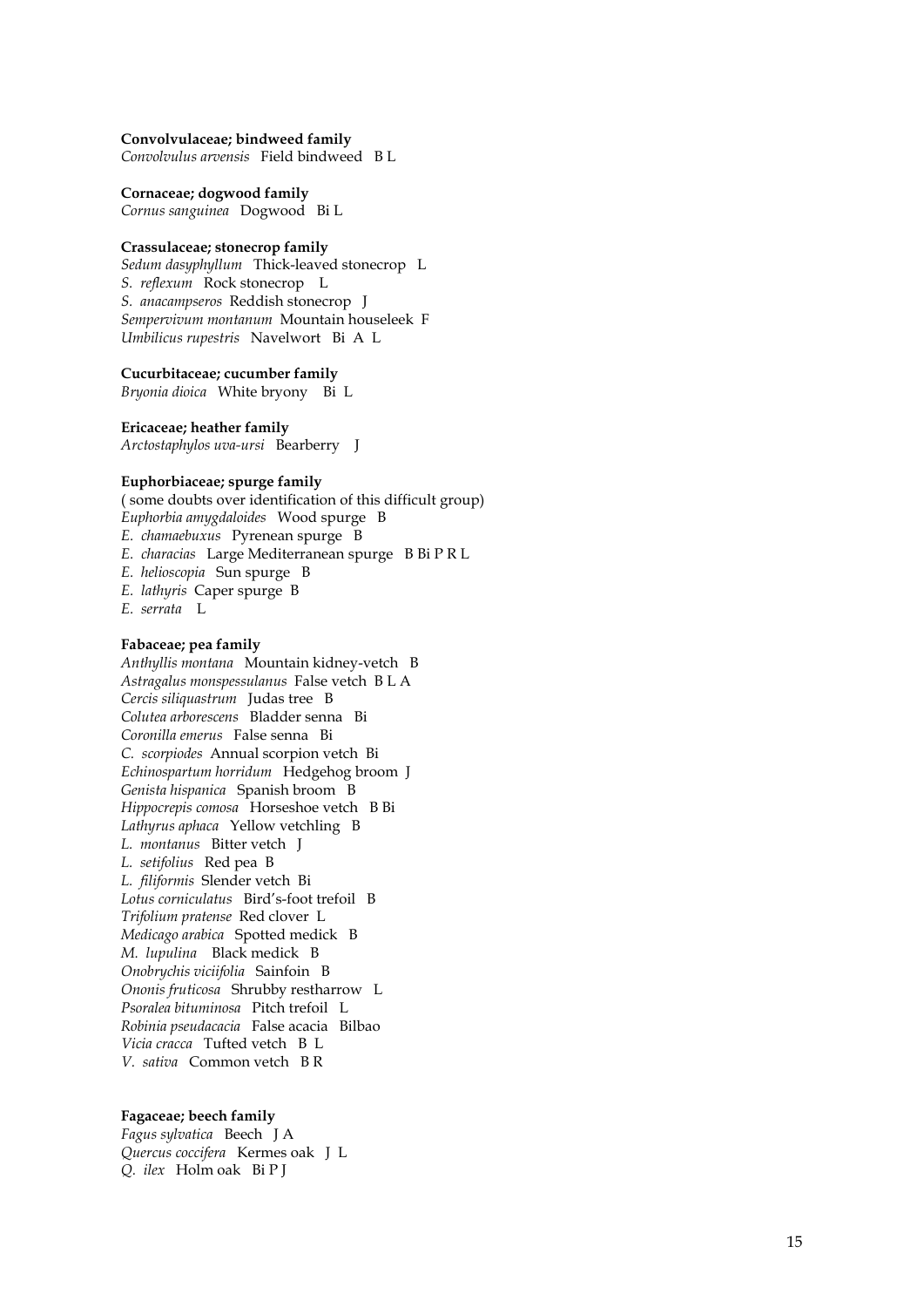#### **Fumariaceae; fumitory family**

*Fumaria officinalis* Common fumitory B L *Corydalis bulbosa* Bulbous corydalis A

#### **Gentianaceae; gentian family**

*Gentiana acaulis* Trumpet gentian A *G. verna* Spring gentian F A

# **Geraniaceae; geranium family**

*Erodium cicutarium* Common storksbill B *E. malacoides* Mallow-leaved storksbill B *Geranium molle* Dove's-foot cranesbill B L *G. dissectum* Cut-leaved cranesbill B L *G. divaricatum* Spreading cranesbill R *G. robertianum* Herb robert B Bi L *G. rotundifolium* Round-leaved cranesbill B Bi L

#### **Globulariaceae; globularia family**

*Globularia cordifolia* Matted globularia B *G. repens* J

**Hypericaceae; St. John's wort family**  *Hypericum perforatum* Perforate St. John's wort L

## **Lamiaceae; mint family**

*Lamium amplexicaule* Henbit deadnettle B *L. purpureum* Red deadnettle B *Marrubium vulgare* White horehound L *Rosmarinus officinalis* Rosemary P R *Salvia verbenaca* Wild clary B L *Stachys recta* Yellow woundwort L *Thymus vulgaris* Garden thyme B Bi P R

## **Linaceae; flax family**

*Linum narbonense* Beautiful flax B L *L. suffruticosum* White flax L

#### **Loranthaceae; mistletoe family**

*Viscum album ssp. austriacum* A J

## **Malvaceae; mallow family**

*Malva sylvestris* Common mallow B

# **Moraceae; fig family**

*Ficus carica* Fig B R

#### **Oleaceae; olive family**

*Jasminum fruticans* Wild jasmine P L *Olea europaea* Olive R

#### **Orobanchaceae; broomrape family**

*Lathraea clandestina* Purple toothwort B

#### **Papaveraceae; poppy family**

*Chelidonium majus* Greater celandine A *P. rhoeas* Common poppy B

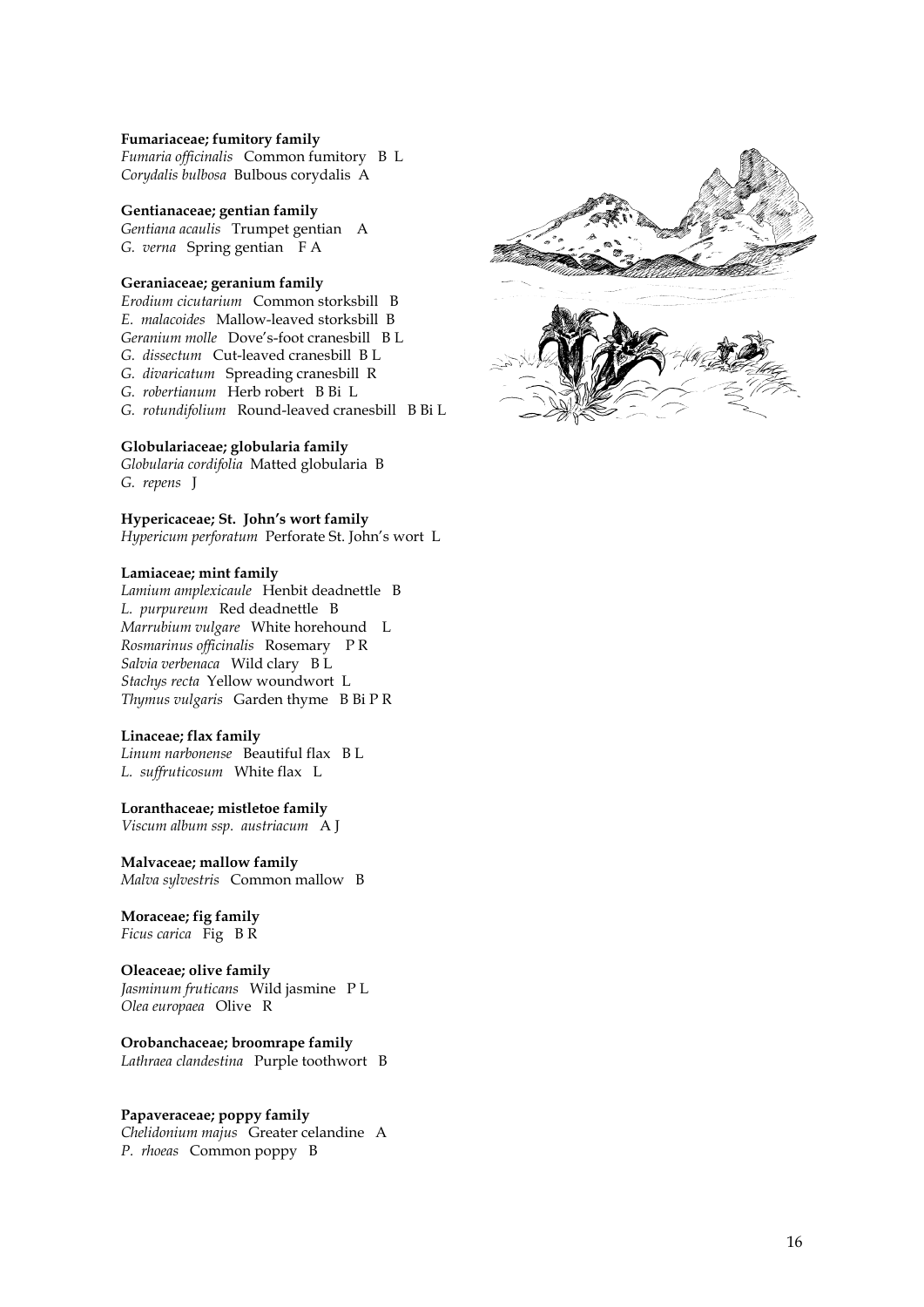#### **Polygalaceae; milkwort family**

*Polygala nicaeensis* Nice milkwort B *P. vulgaris* Common milkwort B

#### **Primulaceae; primrose family**

*Primula elatior* Oxlip F *P. farinosa* Bird's-eye primrose A *P. integrifolia* Entire-leaved primrose F *P. veris* Cowslip A *Vitaliana primuliflora* Yellow rock-jasmine F A *Androsace pyrenaica* Pyrenean rock-jasmine A *Anagallis arvensis* Scarlet pimpernel R

#### **Ranunculaceae; buttercup family**

*Caltha palustris* Marsh-marigold F *Clematis vitalba* Traveller's-joy B Bi L J *Helleborus foetidus* Stinking hellebore B Bi J L *H. viridis* Green hellebore A *Hepatica nobilis* J A *Ranunculus pyrenaeus* Pyrenean buttercup A F

## **Resedaceae; mignonette family**

*Reseda lutea* Mignonette L *R. phyteuma* Corn mignonette B

#### **Rhamnaceae; buckthorn family**

*Rhamnus alaternus* Mediterranean buckthorn L

#### **Rosaceae; rose family**

*Crataegus monogyna* Hawthorn B Bi J L *Fragaria vesca* Wild strawberry Bi *Potentilla aurea* Golden cinquefoil B L *Prunus avium* Wild cherry J *Rosa canina* Dog rose L *Sanguisorba minor* Salad burnet B Bi L

#### **Rubiaceae; bedstraw family**

*Asperula arvensis* Blue woodruff Bi L

#### **Saxifragaceae; saxifrage family**

*Saxifraga pentadactylis* Hairless mossy saxifrage P *S. longifolia* Pyrenean saxifrage Bi L A *S. oppositifolia* Purple saxifrage F *S. aretioides* Yellow saxifrage F *S. moschata* Musky saxifrage F

## **Scrophulariaceae; figwort family**

*Antirrhinum majus* Snapdragon B Bi L *Cymbalaria muralis* Ivy-leaved toadflax B L *Linaria alpina* Alpine toadflax L *L. pyrenaica* Pyrenean toadflax P *Verbascum sinuatum* Sinuous mullein L *Veronica persica* Common field speedwell B *V. nummularia* Pyrenean speedwell A *V. beccabunga* Brooklime A

#### **Solanaceae; nightshade family**

*Hyoscyamus niger* Henbane B